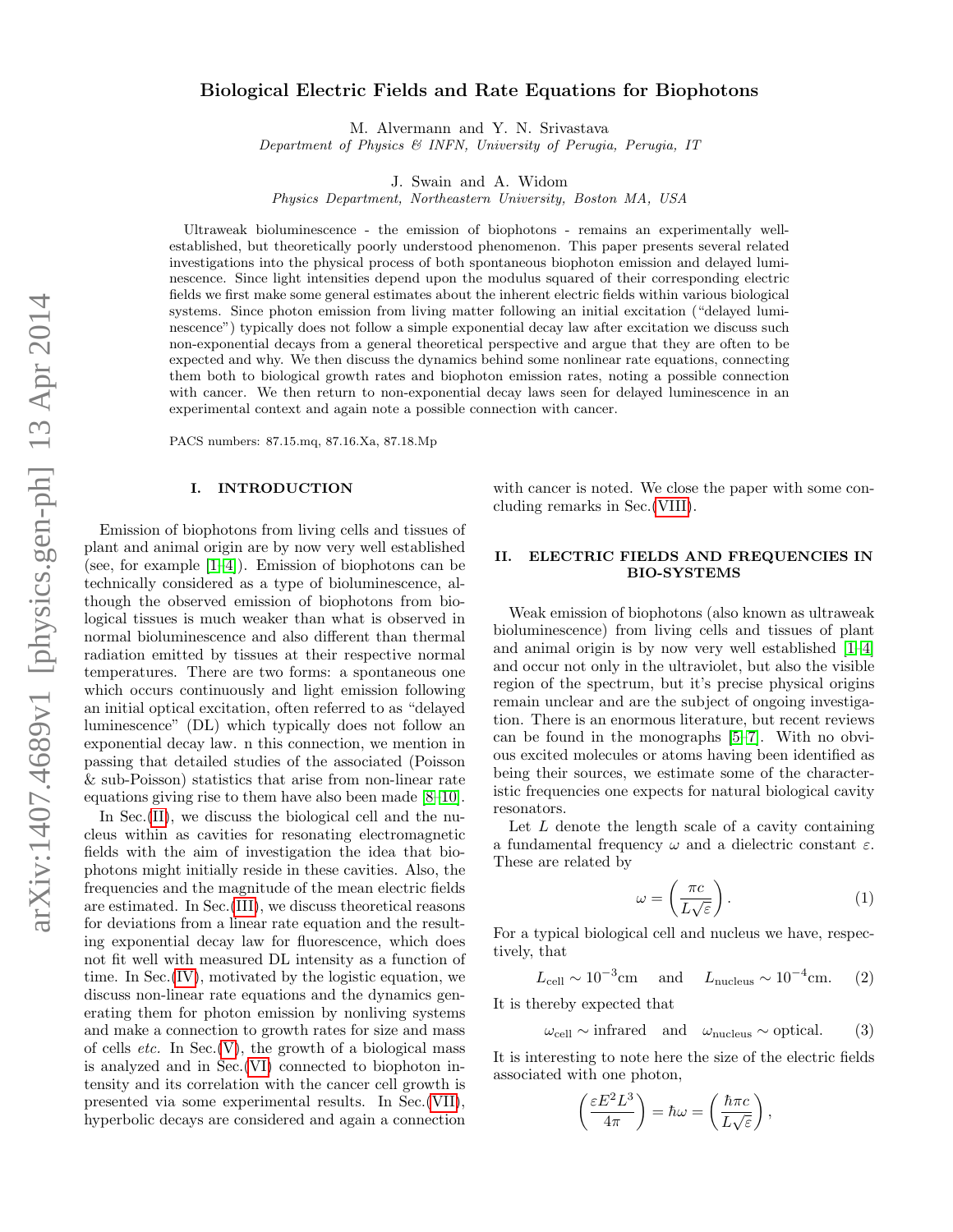$$
E = \frac{2\pi}{L^2} \sqrt{\frac{\hbar c}{\varepsilon^{3/2}}} \ . \tag{4}
$$

A cavity photon located in the cell and nucleus, respectively, have associated electric fields

$$
1 \text{ Gauss} \equiv 299.792458 \left(\frac{\text{volt}}{\text{cm}}\right), \quad (5)
$$

$$
E_{\text{cell}}^{1 \text{ photon}} \sim 3.5 \times 10^{-2} \text{ Gauss} \sim 1 \left(\frac{\text{kilovolt}}{\text{meter}}\right),
$$

$$
E_{\text{nucleus}}^{1 \text{ photon}} \sim 350 \text{ Gauss} \sim 0.1 \left(\frac{\text{megavolt}}{\text{meter}}\right). \quad (6)
$$

While the photon frequencies of the biological cavity modes in the cell and in the nucleus are in agreement with experiments, the estimates of the electric fields here presented are lower than previously reported [\[2,](#page-4-6) [11,](#page-4-7) [12\]](#page-4-8).

### <span id="page-1-0"></span>III. DISCUSSION ON NON EXPONENTIAL DECAY LAWS

It is often thought that the luminescence following an initial excitation should be exponential, but this invariably comes from some circular reasoning: either "this is well-known to be the case" or "this is what one would expect from  $dN/dt = -\lambda N$  where N is the excited population". Deviations from exponential decay are actually quite well-known [\[13\]](#page-4-9), though relatively absent from most textbooks. Notable exceptions are the books by Ballantine [\[14\]](#page-4-10) and Merzbacher [\[15\]](#page-4-11). To quote from Merzbacher  $(op. cit. p513),$  "...the fact remains that the exponential decay law, for which we have so much empirical support in radioactive decay processes, is not a rigorous consequence of quantum mechanics but the result of somewhat delicate approximations". Among those approximations is that the initial state be coupled to a large number of final states with similar energies. For a treatment of systems decaying into small numbers of final states and the attendant failure of the exponential "law", see, for example [\[16\]](#page-4-12). Also of interest is [\[17\]](#page-4-13).

In fact, there are many simple physical systems which instead display hyperbolic decay laws. Typical examples are those which involve the excitation of pairs in the medium, which then recombine to emit light. This naturally gives decay laws which one would expect classically to obey  $dN/dt = -\lambda N^2$ . Note that this is a purely classical result and does not require coherent effects between the excited states, which would also be expected to give the same decay law. For a review of condensed matter analogs of hyperbolic delayed luminescence (DL) in living things, see [\[18\]](#page-4-14). Interestingly, in systems like CdS, the hyperbolic delayed luminescence depends strongly on the size of the grains, and in the nematic liquid crystal 4-methoxybenzylidene-49-n-butylaniline (MBBA) it is present in the crystalline form, but disappears on melting [\[18\]](#page-4-14). In other words, the character of delayed luminescence is not simply a matter of chemical composition,

but can depend strongly on the form the material takes. Interestingly, the trend seems to be towards higher DL in systems exhibiting higher degrees of structure, a fact which seems relevant for biological systems.

Approximately hyperbolic decay laws also arise in correlated many-soliton states [\[19\]](#page-4-15) which, again, may be relevant for biological systems.

It should be noted on general grounds, strict exponential decay is impossible in quantum mechanics. Khalfin showed [\[20\]](#page-4-16) as far back as 1958 that the Paley-Wiener theorem, together with analyticity, forbids exponential decay at large times.

There is also a simple physical argument. Going to the energy representation from the time representation one finds (i.e. taking a Fourier transform of the amplitude, which would be proportional to  $\exp\left(-\frac{1}{2}\lambda t\right)$  a Lorentzian which immediately gives two problems: the tail goes to infinity, so that a system with an initially finite energy could be found to have arbitrarily large energy. Indeed, the Lorentzian (squared) does not have a finite integral, so is unacceptable as a probability distribution for energy on physical grounds.

There is a theorem [\[21\]](#page-4-17) that if  $P(t)$  is the probability that a system with a finite mean energy remains ex $cited - that$  is, the survival probability – must satisfy  $dP(t)/dt = 0$  at  $t = 0$ , a property shared by neither the exponential nor hyperbolic decays, so they must at best be approximations where they do seem to work. This can also be seen directly from the textbook "derivation" of exponential decay before any approximations are made.

Thus we see that a strictly exponential decay law fails at both large and short times.

For the hyperbolic decay law, the same normalization problem in the energy representation is clearly present: the integral of  $1/(t - a)$  from zero to infinity is infinite and, again, we find that a strictly hyperbolic decay law is unphysical, so nonlinear rate equations of this type must be approximations.

Weron and Weron [\[22\]](#page-4-18) have argued for a survival probability in general (for the cases where one might otherwise derive, with approximations, an exponential decay) of the form  $exp(-t^{\alpha})$  where  $\alpha > 0$  and  $0 < \alpha < 1$ . It is even possible to have oscillations in decay [\[23\]](#page-4-19).

Since one in general expects deviations from either exponential or hyperbolic decays, any and all experimental data are welcome – the form of a decay law can, and indeed must, be more complicated than a simple exponential or hyperbolic decay law, however well those models may fit data over a restricted time interval.

In the following sections we shall discuss some nonlinear rate equations that have been successfully employed for diverse biological systems.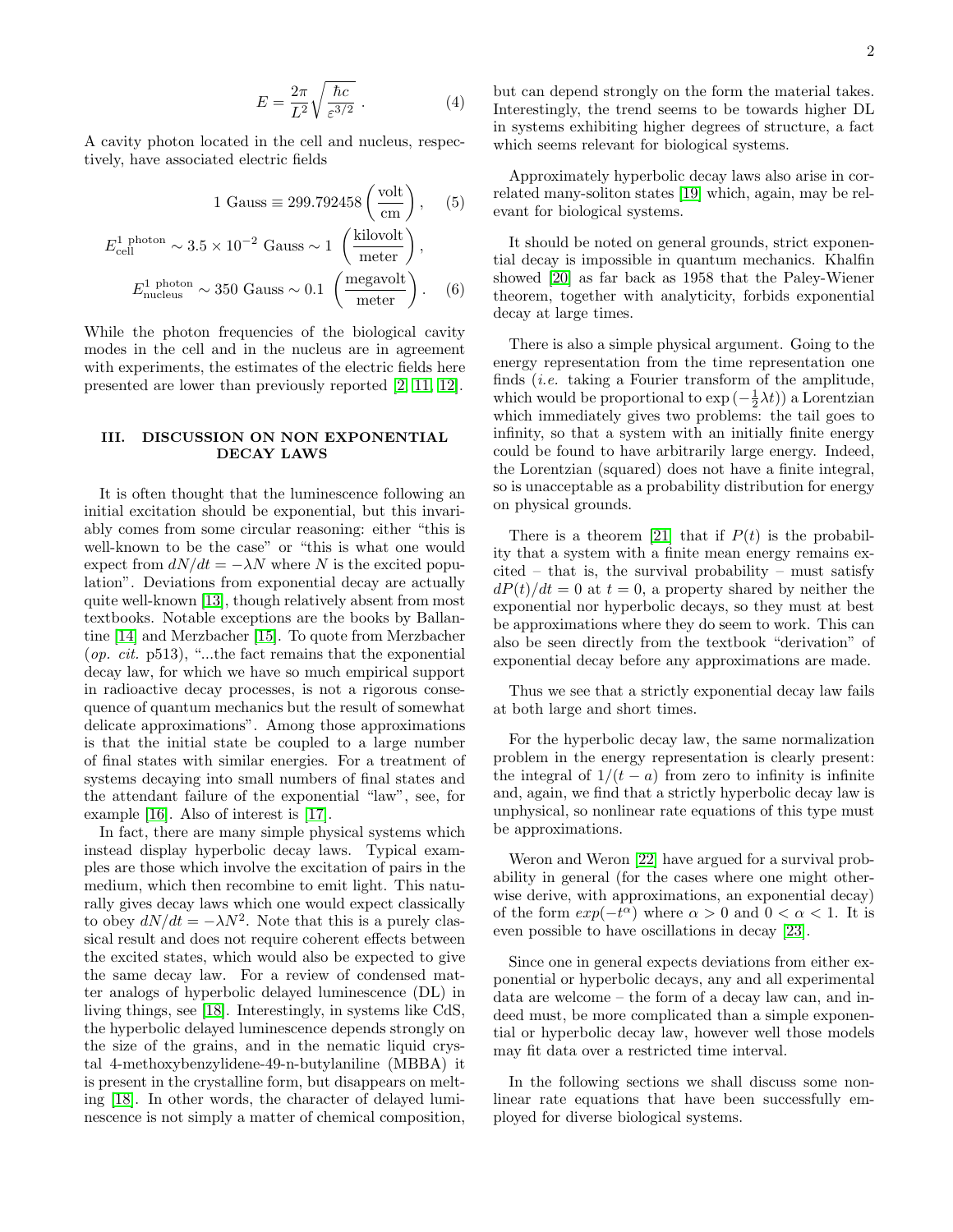### <span id="page-2-0"></span>IV. DYNAMICS BEHIND SOME SIMPLE NON-LINEAR RATE EQUATIONS

Here we shall discuss some simple non-linear rate equations and the dynamical reasons behind them. The linear rate equation where the rate is proportional to the number itself leads of course to an exponential growth or an exponential decay. But as in all practical systems, some non-linearity is bound to be present giving rise to a non exponential in time behavior.

The best studied example is that of the laser. Here, if the mean photon number rate equation were linear, the number of laser photons would increase exponentially. Of course, that cannot be otherwise or we would need an infinite source of energy, hence there must be some dynamical mechanism to saturate the number. The solution to this problem was first given by Willis E. Lamb. The famous Lamb equation for light intensity  $I(t)$  [\[24\]](#page-4-20) may be written as

<span id="page-2-2"></span>
$$
\frac{dI(t)}{dt} = +\nu[a - I(t)]I(t). \tag{7}
$$

The second term on the right hand side of Eq.[\(7\)](#page-2-2) arises dynamically through the creation and annihilation of two-photons at a time, just as the first term is related to the creation and annihilation of single photons. The parameter a is called the pump parameter and its sign is crucial in determining the steady state value of I.

If  $a \leq 0$ , the steady state value of I (determined by the vanishing of the left side of Eq.[\(7\)](#page-2-2)) is  $I_{SS} \rightarrow 0$ . Physically, for negative pump parameters there is no laser activity. On the other hand though, for  $a > 0$ ,  $I_{SS} \rightarrow a$ and hence the laser intensity increases linearly with a.

Also, the innocent looking Eq.[\(7\)](#page-2-2) has buried in it a (second order) phase transition wherein a acts as the order parameter. This is easily seen by considering  $I_{SS}$ as a function of a.  $I_{SS}$  is continuous at  $a = 0$  but its derivative is not.

A simple model for a plethora of physical processes such as mean photon number, intensity, mass growth, magnetization *etc.* is provided by analogs of the  $Eq.(7)$  $Eq.(7)$ where the parameters  $\nu$  and a have different physical significance and their signs do play a crucial role in determining the fate of that physical system.

As discussed previously in Sec.[\(II\)](#page-0-0), the frequency of a mode in a biological cell is inversely proportional to the length in accordance with  $Eq.(1)$  $Eq.(1)$ . If the cell geometry fluctuates via the length scale  $L$ , then the frequency of the photon oscillator will be modulated. Because of such a modulation, the cell cavity will emit or absorb two photons at a time (as in the dynamical Casimir effect) thus leading to the above rate equation.

Similar (non-linear) rate equations must exist for any living system (such as for its size, cell number *etc.*) where their initial growth may be rapid but eventually cease, resulting in a limiting value (such as the maximum size). In the following section, we shall discuss a concrete case



<span id="page-2-6"></span>FIG. 1: Data points exhibited from F.A. Popp et al.' [\[2\]](#page-4-6) showing the growing mass of soybeans as a function of time. The continuous curve is obtained using the logistic equation (Equation [9\)](#page-2-3) and parameters given in Equation [10.](#page-2-4)

of biophoton emission from soybeans as well as the rate equation governing the growth in mass of said soybeans.

### <span id="page-2-1"></span>V. GROWTH OF BIOLOGICAL MASS

The growth of the biological soybean sprouts plus roots has been written as the solution of the logistic differential equation[\[25,](#page-4-21) [26\]](#page-4-22).

<span id="page-2-5"></span>
$$
\frac{dM}{dt} = \nu \left( M - \frac{M^2}{M_\infty} \right) \tag{8}
$$

In this model, for low mass the growth rate is proportional to mass since the nutrients feeding the bean sprout is proportional to the mass. For higher mass the loss rate from soybean waste emission is proportional to the square of the mass because of second order reaction kinetics.

With an initial mass  $M_0$ , the solution of Eq.[\(8\)](#page-2-5) is given by

<span id="page-2-3"></span>
$$
M(t) = \frac{M_0 M_\infty}{M_0 + (M_\infty - M_0)e^{-\nu t}} , \qquad (9)
$$

where  $M_{\infty}$  is the final steady state value of  $M(t \to \infty)$ . In a measurement [\[2\]](#page-4-6) of the growth of bean sprout mass, one had

<span id="page-2-4"></span>
$$
\nu = 3.1 \times 10^{-3} / \text{min}, \nM_0 = 1.3 \text{ gm}, \nM_{\infty} = 6.19 \text{ gm}.
$$
\n(10)

The comparison between the theoretical Eq.[\(9\)](#page-2-3) and the experimental data on growing soybean sprouts is shown in FIG[.1.](#page-2-6) The agreement between theory and experiment is satisfactory.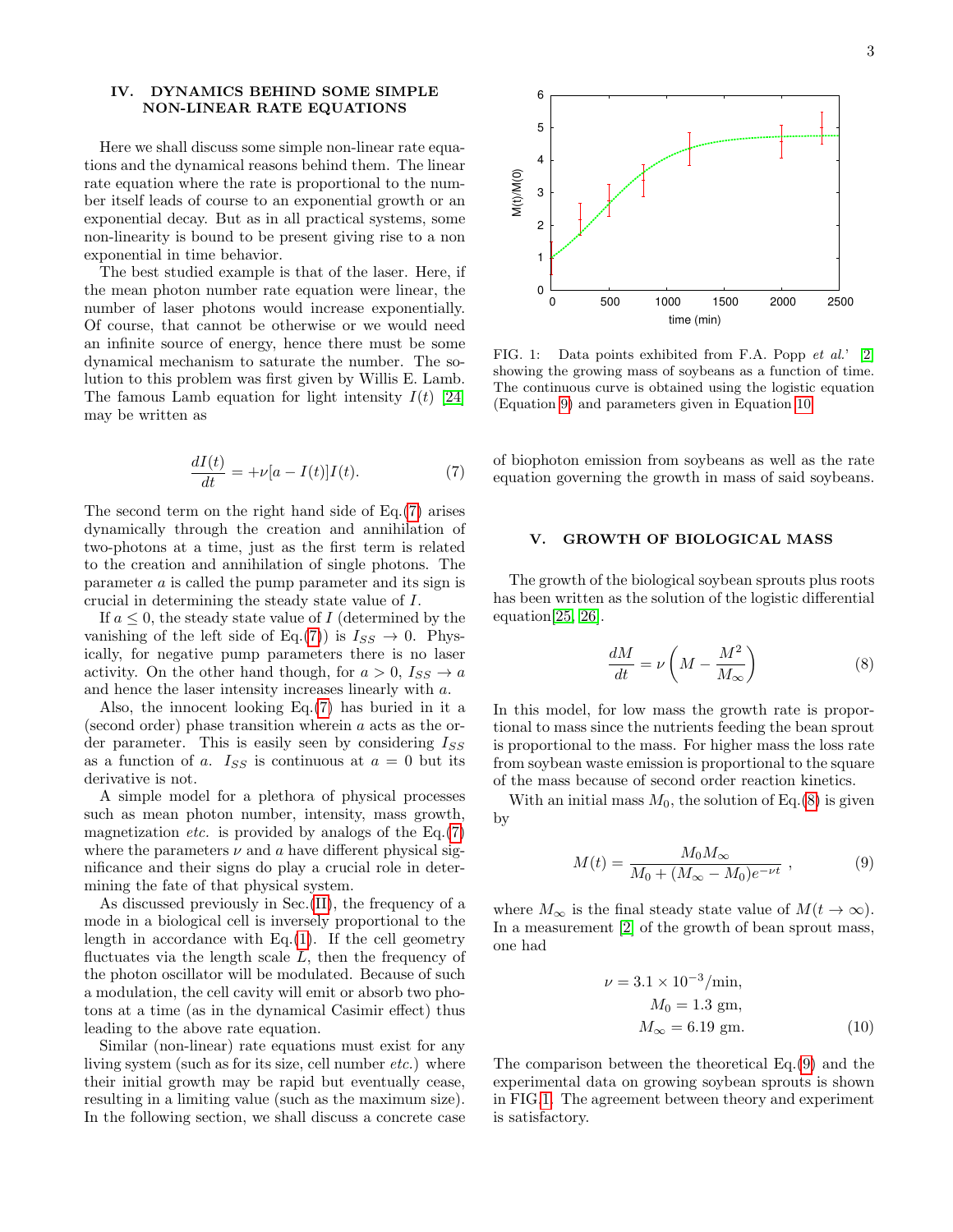

<span id="page-3-6"></span>FIG. 2: Curve showing a stretched exponential curve  $(Eqs.(12)$  $(Eqs.(12)$  and  $(13)$ ) with the experimental data of the growth of cancerous cell populations in arbitrary units as a function of time.

# <span id="page-3-0"></span>VI. SPONTANEOUS BIOPHOTON EMISSION AND CANCER CELL GROWTH

It is well-documented that at high cell densities, large differences in the spontaneous ultraweak photon emission exist between normal cells and tumor cells originating from the same parental tissue [\[27,](#page-4-23) [28\]](#page-5-0). (In this section we confine our attention to the spontaneous biophoton emission and examine DL in section [VII.](#page-3-1)) If the intrinsic rate of growth  $\nu$  depends explicitly on time one finds a rate modulated logistic Eq.[\(8\)](#page-2-5) of the form

<span id="page-3-5"></span>
$$
\frac{dM}{dt} = \nu(t) \left( M - \frac{M^2}{M_\infty} \right). \tag{11}
$$

The solution of  $Eq.(11)$  $Eq.(11)$  is

<span id="page-3-3"></span>
$$
\eta(t) = \int_0^t \nu(s)ds,
$$

$$
M(t) = \frac{M_0 M_\infty}{M_0 + (M_\infty - M_0)e^{-\eta(t)}},
$$
(12)

The growth curves of the esophageal cancer cell (TE9) mass have been carefully studied [\[28\]](#page-5-0). We have fit the growth curves employing  $Eq.(12)$  $Eq.(12)$  with the stretched exponential form

<span id="page-3-4"></span>
$$
\eta(t) = (t/\tau)^r, \quad \tau \approx 6.31 \text{ hr} \text{ and } r \approx 1.75. \tag{13}
$$

The results are plotted in FIG[.2.](#page-3-6) The agreement with the stretched exponential form in Eqs. $(12)$  and  $(13)$  is satisfactory.

The biophoton emission intensity from the cancer cells as a function of time has also been measured [\[28\]](#page-5-0). One may thus obtain the biophoton intensity as a function of the number of cancer cells. A plot of the results is shown in FIG[.3.](#page-3-7) As the number of cancer cells increase, so does the biophoton emission rate of each cell (see, for example, Fig. $(19.11)$  in [\[2\]](#page-4-6)).



<span id="page-3-7"></span>FIG. 3: Curve showing the theoretical fit of Eqs.[\(12\)](#page-3-3) and [\(13\)](#page-3-4) with experimental data from Takeda et al. The biophoton emission rate is shown as a function of the logarithm of the growing cancerous cell mass M in arbitrary units.

### <span id="page-3-1"></span>VII. DELAYED LUMINESCENCE

In this section we consider delayed luminescence and connect it with our earlier discussions.

A special case of Eq.[\(7\)](#page-2-2) leads to a hyperbolic decay. Let us substitute

$$
a = 0; \ \nu = \frac{\nu_o}{N(0)}, \tag{14}
$$

so that Eq.[\(7\)](#page-2-2) takes the form

$$
\frac{dN(t)}{dt} = -\left(\frac{\nu_o}{N(0)}\right)N^2(t),\tag{15}
$$

whose solution is

<span id="page-3-8"></span>
$$
N(t) = \frac{N(0)}{1 + \nu_o t}
$$
 (16)

A physical example [\[29\]](#page-5-1) of DL decay obeying the hyperbolic law is provided in Fig.(4).

An extension of Eq.[\(16\)](#page-3-8) to a fractional power in time, in analogy to that of the stretched exponential as in the last section [see Eq.[\(13\)](#page-3-4)]

$$
M(t) = \frac{M(0)}{[1 + \nu_o(t/t_o)^k]},\tag{17}
$$

has been made in [\[30\]](#page-5-2), where light simulated biophoton reemission from normal and cancerous cells are compared. They find a considerable difference in the value of the parameter  $k$  for the two cases.

#### <span id="page-3-2"></span>VIII. CONCLUSIONS

An important element in the analysis of biophotons concerns the magnitudes of the electric fields. Our estimates for the average electric fields in a cell and the nucleus - considered as a cavity - show that these fields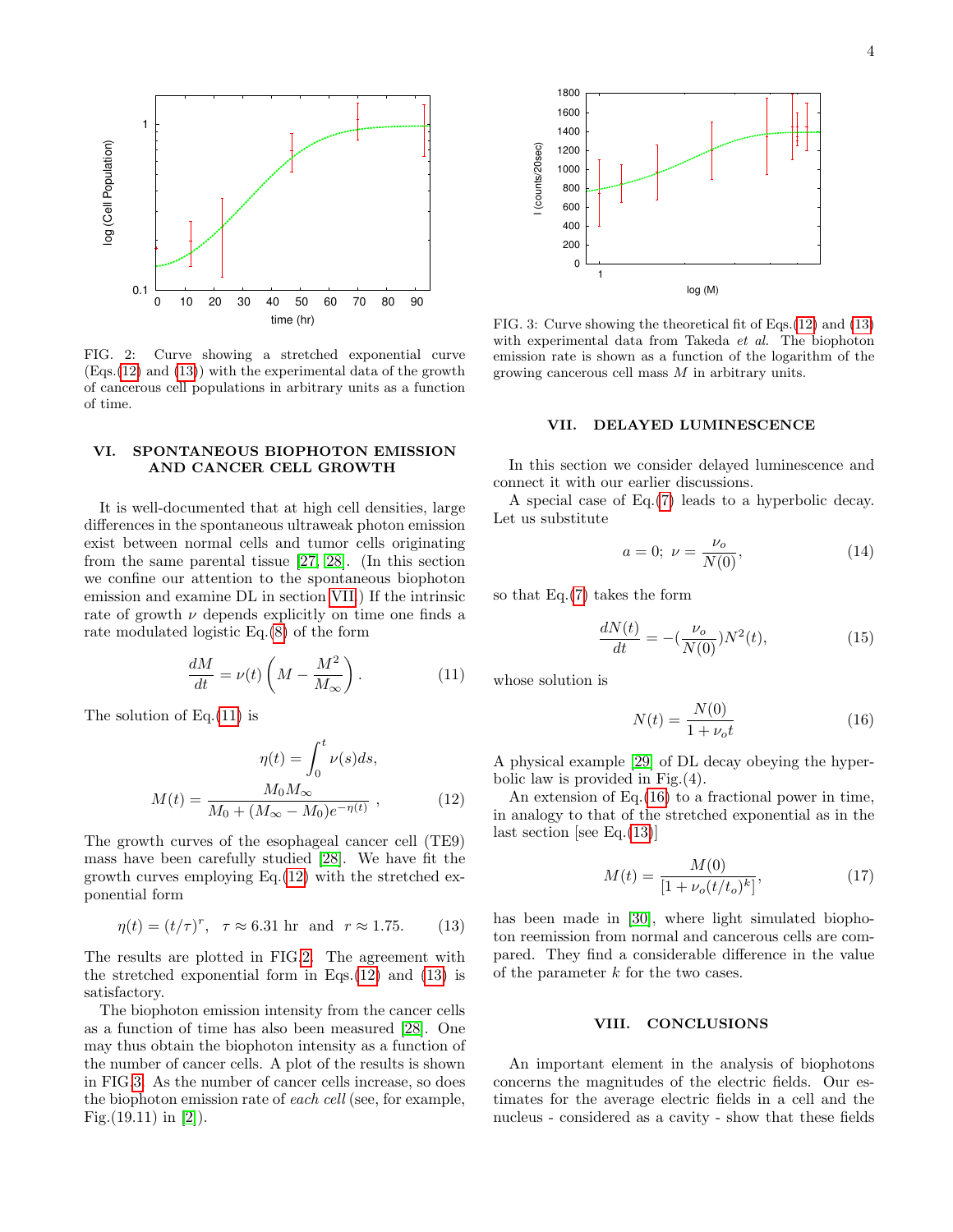

FIG. 4: Delayed luminescence intensity versus time for cells of Bryophyllum daigremontanum. The curve is the result of the fit of Eq.[\(16\)](#page-3-8) with the experimental data.

- <span id="page-4-0"></span>[1] R. VanWijk, "Biophotons and Bio-communication", Journal of Scientific Exploration 15, 183 (2001).
- <span id="page-4-6"></span>[2] F.A. Popp, "Quantum Phenomena of Biological Systems as Documented by Biophotonics", The Frontiers Collection, Edited by D. Dragoman et al, Springer, Berlin (2005).
- [3] F.A. Popp, K.H. Li, W.P. Mei, M. Galle and R. Neurohr, "Physical aspects of biophotons", Experientia 44, 576 (1988).
- <span id="page-4-1"></span>[4] Anshu Rastogi and Pavel Pospisil, "Ultra-weak photon emission as a non-invasive tool for monitoring of oxidative processes in the epidermal cells of human skin: comparative study on the dorsal and the palm side of the hand", Skin Research and Technology 16, 365 (2010).
- <span id="page-4-4"></span>[5] F.-A. Popp and L. V. Beloussov, "Integrative Biophysics: Biophotonics", Kluwer Academic Press (2003).
- [6] X. Shen and R. van Wijk, "Biophotonics: Optical Science and Engineering for the 21st Century", Springer (2006).
- <span id="page-4-5"></span>[7] Jiin-Ju Chang et al. 2010, "Biophotons", Springer (2010).
- <span id="page-4-2"></span>[8] F.A. Popp, J.J. Chang, A. Herzog, Z. Yan and Y. Yan, "Evidence of non-classical (squeezed) light in biological systems", *Phys. Lett.* **A 293**, 98 (2002).
- [9] F.A. Popp and Y. Yan, "Delayed luminescence of biological systems in terms of coherent states", Phys. Lett. A 293, 93 (2002).
- <span id="page-4-3"></span>[10] J.J. Chang, "Physical properties of biophotons and their biological functions", Indian Journal of Experimental Bi- $\omega \log y$  46, 371 (2008).
- <span id="page-4-7"></span>[11] F.A. Popp, J. Zhang and J.J. Chang, Science in China, Series  $C$  43, 507 (2000).
- <span id="page-4-8"></span>[12] M. Rattemeyer, F.A. Popp and W. Nagl, "Evidence of photon emission from DNA in living systems", Naturwissenschaften 68, 572 (1981).
- <span id="page-4-9"></span>[13] L. Fonda *et al.*, "Decay theory of unstable quantum systems", Rep. Prog. Phys. 41, 587 (1978).
- <span id="page-4-10"></span>[14] L.E. Ballantine, "Quantum Mechanics", Prentice Hall, Englewood Cliffs (1990).
- <span id="page-4-11"></span>[15] E. Merzbacher, Quantum Mechanics  $(I^{rd}$  edition), John Wiley and Sons, Inc., New York (1961).

are quite large, see Sec.[\(II\)](#page-0-0). For example, the field due to one such biophoton in a nucleus is only slightly smaller than the breakdown field in humid conditions.

In the rest of the paper we have considered various rate equations of particular relevance for biological systems and provided physical reasons behind those equations where ever possible, see  $Sec.(IV)$  $Sec.(IV)$ ,  $Sec.(V)$  $Sec.(V)$  and  $Sec.(VII)$  $Sec.(VII)$ . Theoretical arguments were presented to establish that the commonly employed exponential law for DL is not strictly tenable. A case of practical interest that is a delineation between the behavior of normal versus cancer cells is illustrated through differences in the values of parameters in their rate equations, see Sec.[\(VI\)](#page-3-0) .

- <span id="page-4-12"></span>[16] F.M. Dittes, "The decay of quantum systems with a small number of open channels", Phys. Rep. 339, 215 (2000).
- <span id="page-4-13"></span>[17] K.J.F. Gaemers and T.D. Visser, "Deviations from exponential decay in quantum mechanics", Physica A 153, 234 (1988).
- <span id="page-4-14"></span>[18] A. Scordino et al., "J. Photochem. Photobiol. " 56, 181 (2000).
- <span id="page-4-15"></span>[19] L. Brizhik et al., "Delayed luminescence of biological systems arising from correlated many-soliton states", Phys. Rev. E 64, 031902 (2001).
- <span id="page-4-16"></span>[20] L.A. Khalfin, "Contribution to the decay theory of a quasi-stationary state", Zh. Eksp. Teor. Fiz. 33, 1371 (1957), [Sov. Phys. JETP 6, 1053 (1958)].
- <span id="page-4-17"></span>[21] L.A. Khalfin, "Phenomenological theory of K0 mesons and the non-exponential character of the decay", Pis'ma Zh. Eksp. Teor Fiz. 8, 106 (1968).
- <span id="page-4-18"></span>[22] A. Weron and K. Weron, in *Lecture Notes in Mathemat*ics: "Probability in Banach Spaces V", Proceedings ,Medford, USA, July 16-27, 1984 1153, p440-452, Springer-Verlag, Berlin (1985).
- <span id="page-4-19"></span>[23] F. Giacosa and G. Pagliara, "(Oscillating) non-exponential decays of unstable states", [arXiv:1204.1896v](http://arxiv.org/abs/1204.1896)2, [nucl-th], (2012).
- <span id="page-4-20"></span>[24] L. Mandel and E.Wolfe, in "Optical coherence and quantum optics", p908-915, Cambridge University Press, Cambridge (1995).
- <span id="page-4-21"></span>[25] P.F. Verhulst, "Recherches mathmatiques sur la loi d'accroissement de la population", Nouv. mm. de l'Academie Royale des Sci. et Belles-Lettres de Bruxelles 18, 1 (1845).
- <span id="page-4-22"></span>[26] P.F. Verhulst, "Deuxime mmoire sur la loi d'accroissement de la population", Mm. de l'Academie Royale des Sci., des Lettres et des Beaux-Arts de Belgique 20, 1 (1847).
- <span id="page-4-23"></span>[27] D.H.J. Schamhart and R. van Wijk, "Photon emission and the degree of differentiation", in Photon Emission from Biological Systems", Jezowska- Trzebiatowska, B., Kochel, B., and Slawinski, J. (Eds.) 137, p 137-152, World Scientific, Singapore (1987).